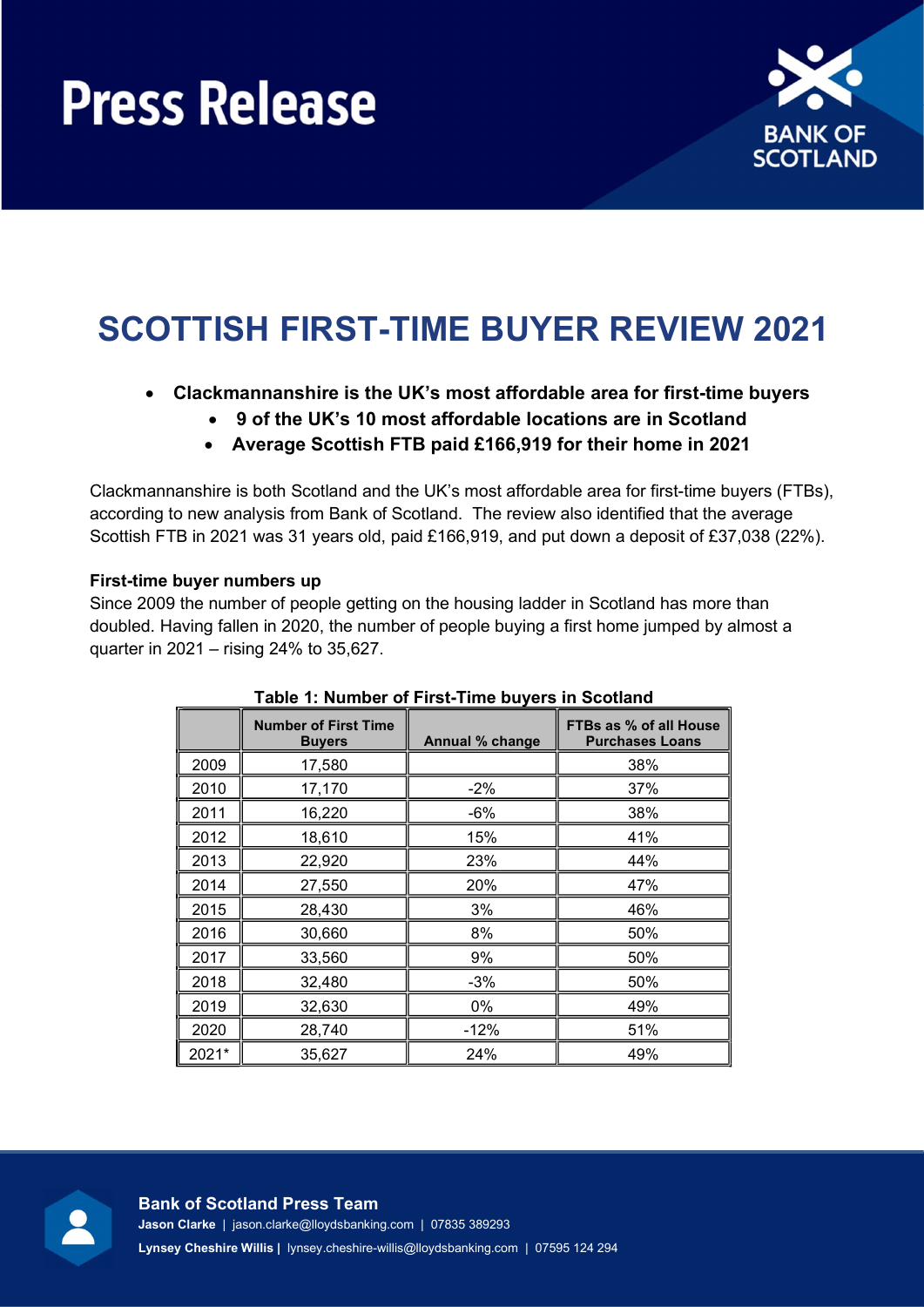

### Price growth outstrips deposit growth

The average first home in Scotland now costs £166,919, up 8% on 12 months ago, while the average deposit grew by 4% to £37,038. The UK average FTB home was £264,140 - up 3%.

|                          | Average<br><b>House</b><br><b>Price</b><br>2020<br>(Es) | Average<br><b>House</b><br><b>Price</b><br>2021<br>(£s) | Average<br><b>Deposit</b><br>2020<br>(Es) | Average<br><b>Deposit</b><br>2021<br>(Es) | <b>Deposit</b><br>as % of<br>purchase<br>price<br>2021 | 1 Year<br>%<br>change<br><u>in</u><br><b>Deposit</b> | 1 Yr %<br>change<br><i>in</i><br>Average<br><b>Price</b> |
|--------------------------|---------------------------------------------------------|---------------------------------------------------------|-------------------------------------------|-------------------------------------------|--------------------------------------------------------|------------------------------------------------------|----------------------------------------------------------|
| <b>Scotland</b>          | 154,821                                                 | 166,919                                                 | 35,607                                    | 37,038                                    | 22%                                                    | 4%                                                   | 8%                                                       |
| North East               | 145,254                                                 | 151,814                                                 | 28,643                                    | 26,769                                    | 18%                                                    | $-7%$                                                | 5%                                                       |
| North West               | 175,389                                                 | 189,588                                                 | 34,185                                    | 33,983                                    | 18%                                                    | $-1\%$                                               | 8%                                                       |
| Yorkshire and The Humber | 167,267                                                 | 177,683                                                 | 33,032                                    | 31,212                                    | 18%                                                    | -6%                                                  | 6%                                                       |
| East Midlands            | 199,503                                                 | 210,203                                                 | 39,077                                    | 37,171                                    | 18%                                                    | -5%                                                  | 5%                                                       |
| <b>West Midlands</b>     | 204,948                                                 | 209,270                                                 | 41,928                                    | 37,159                                    | 18%                                                    | $-11%$                                               | 2%                                                       |
| East of England          | 297,548                                                 | 303,166                                                 | 58,531                                    | 55,250                                    | 18%                                                    | -6%                                                  | 2%                                                       |
| London                   | 488,771                                                 | 475,819                                                 | 130,281                                   | 115,759                                   | 24%                                                    | $-11%$                                               | -3%                                                      |
| South East               | 322,386                                                 | 320,591                                                 | 66,706                                    | 60,953                                    | 19%                                                    | -9%                                                  | $-1\%$                                                   |
| South West               | 239,434                                                 | 252,263                                                 | 51,178                                    | 49,592                                    | 20%                                                    | $-3%$                                                | 5%                                                       |
| Northern Ireland         | 147,394                                                 | 156,594                                                 | 29,546                                    | 29,199                                    | 19%                                                    | $-1%$                                                | 6%                                                       |
| Wales                    | 165,272                                                 | 180,392                                                 | 32,368                                    | 33,622                                    | 19%                                                    | 4%                                                   | 9%                                                       |
| <b>UK</b>                | 256,057                                                 | 264,140                                                 | 57,278                                    | 53,935                                    | 20%                                                    | $-6%$                                                | 3%                                                       |

#### Table 2: First-time buyers: Average price and deposit by UK region, 1 year change 2021

Source: Bank of Scotland, 12 months December 2021

The research also looked at the age of buyers entering the market. In 2011 the average age was 29 for both Scotland and the UK. Since then, FTBs have got older and the average has diverged slightly, with it now standing at 31 in Scotland, compared to 32 for the UK.

### Affordability better than most

Compared to the rest of the UK, affordability for first-time buyers in Scotland is relatively good. Nine of the ten most affordable areas to buy a first home are in Scotland, with only Allerdale in North West England preventing a clean sweep of Scottish local authorities (LAs). In Scotland's least affordable location, the City of Edinburgh, homes are more than twice as affordable as the UK's least affordable, Brent in London, where the average FTB home costs 12.3 times the average income, and below the UK average of 6.3x.

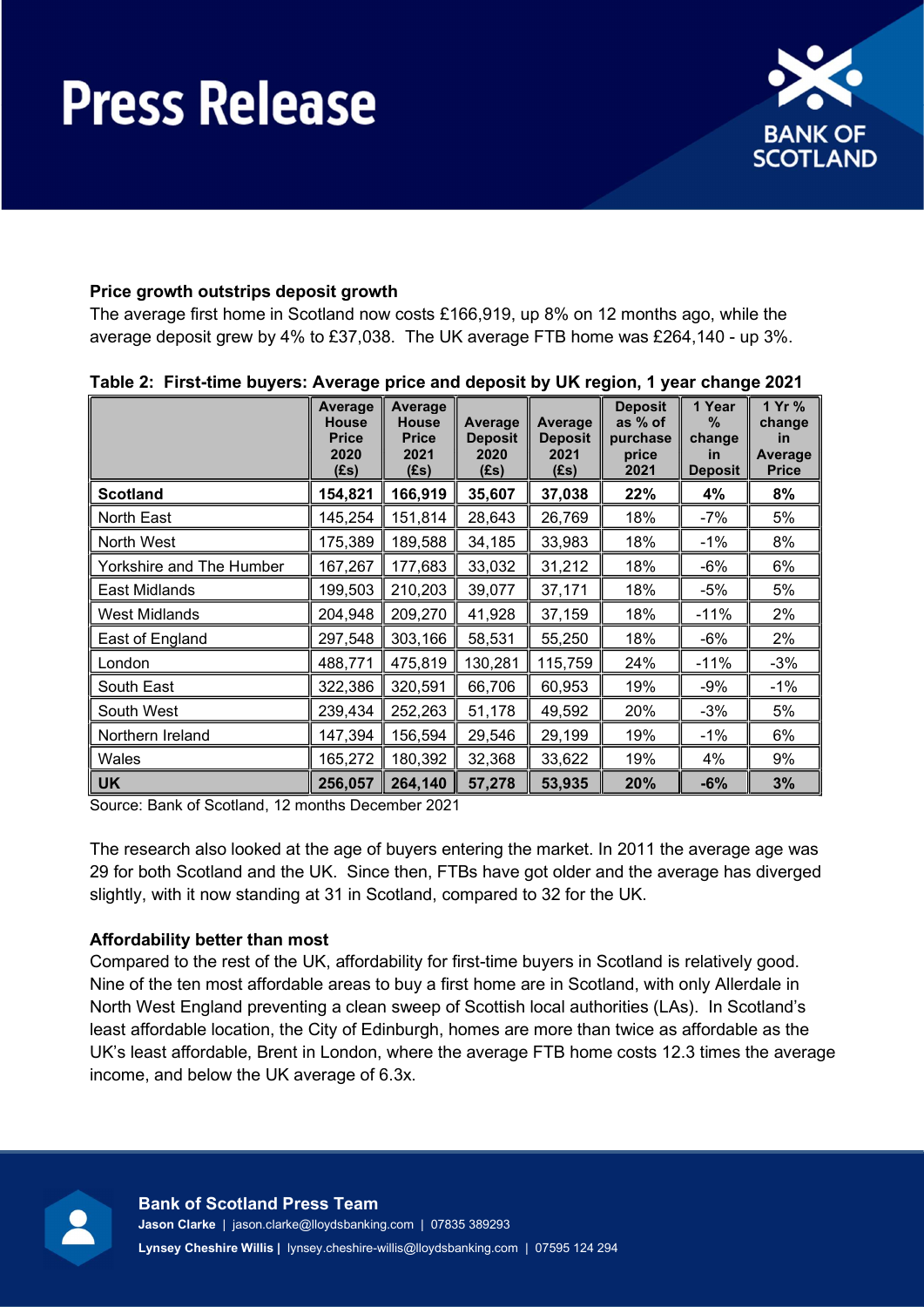

However, based on a benchmark of no more than 4x income for a house price to be considered 'affordable', 17 of 29 local authorities in Scotland are now 'unaffordable', up from just seven in 2011. (See Table 3)

The growth of house prices has outstripped the growth of wages in all but three local authorities in Scotland over the last 10 years (also the only three in the UK): Moray and Clackmannanshire saw marginal improvements in their price to earnings ratio (P/E ratio), while in East Ayrshire there was no change. In all other Scottish local authorities, first-time buyer affordability fell, with Argyll and Bute seeing the biggest deterioration.

| <b>Local Authority Area</b> | <b>Average price 12</b><br>months to Dec<br>2021 | Ave earnings<br>2021 est | P/E ratio<br>2021 | P/E ratio<br>2011 |
|-----------------------------|--------------------------------------------------|--------------------------|-------------------|-------------------|
| City of Edinburgh           | £<br>232,386                                     | £<br>42,244              | 5.5               | 4.1               |
| East Lothian                | £<br>202,447                                     | £<br>36,865              | 5.5               | 4.1               |
| Argyll and Bute             | £<br>153,833                                     | £<br>29,904              | 5.1               | 3.3               |
| Aberdeen City               | £<br>176,920                                     | £<br>35,655              | 5.0               | 4.0               |
| Midlothian                  | £<br>179,725                                     | £<br>36,375              | 4.9               | 3.9               |
| Highland                    | £<br>167,990                                     | £<br>34,629              | 4.9               | 4.5               |
| Aberdeenshire               | £<br>184,130                                     | £<br>38,387              | 4.8               | 4.2               |
| Perth and Kinross           | £<br>165,766                                     | £<br>34,970              | 4.7               | 4.2               |
| <b>Scottish Borders</b>     | £<br>155,173                                     | £<br>32,749              | 4.7               | 3.9               |
| <b>East Dunbartonshire</b>  | £<br>213,480                                     | £<br>46,197              | 4.6               | 3.7               |
| Glasgow City                | £<br>168,923                                     | £<br>36,602              | 4.6               | 3.5               |
| Angus                       | £<br>156,365                                     | £<br>33,926              | 4.6               | 4.2               |
| Dundee City                 | £<br>144,685                                     | £<br>31,477              | 4.6               | 3.7               |
| <b>West Lothian</b>         | £<br>162,511                                     | £<br>36,431              | 4.5               | 3.3               |
| Dumfries and Galloway       | £<br>136,341                                     | £<br>32,119              | 4.2               | 3.7               |
| <b>East Renfrewshire</b>    | £<br>221,314                                     | £<br>54,034              | 4.1               | 3.6               |
| Falkirk                     | £<br>139,022                                     | £<br>34,266              | 4.1               | 3.2               |
| Fife                        | £<br>142,763                                     | £<br>35,896              | 4.0               | 3.1               |
| Moray                       | £<br>147,326                                     | £<br>37,308              | 3.9               | 4.0               |
| Stirling                    | £<br>179,658                                     | £<br>45,521              | 3.9               | 2.8               |

#### Table 3. FTB affordability in Scotland



### Bank of Scotland Press Team Jason Clarke | jason.clarke@lloydsbanking.com | 07835 389293 Lynsey Cheshire Willis | lynsey.cheshire-willis@lloydsbanking.com | 07595 124 294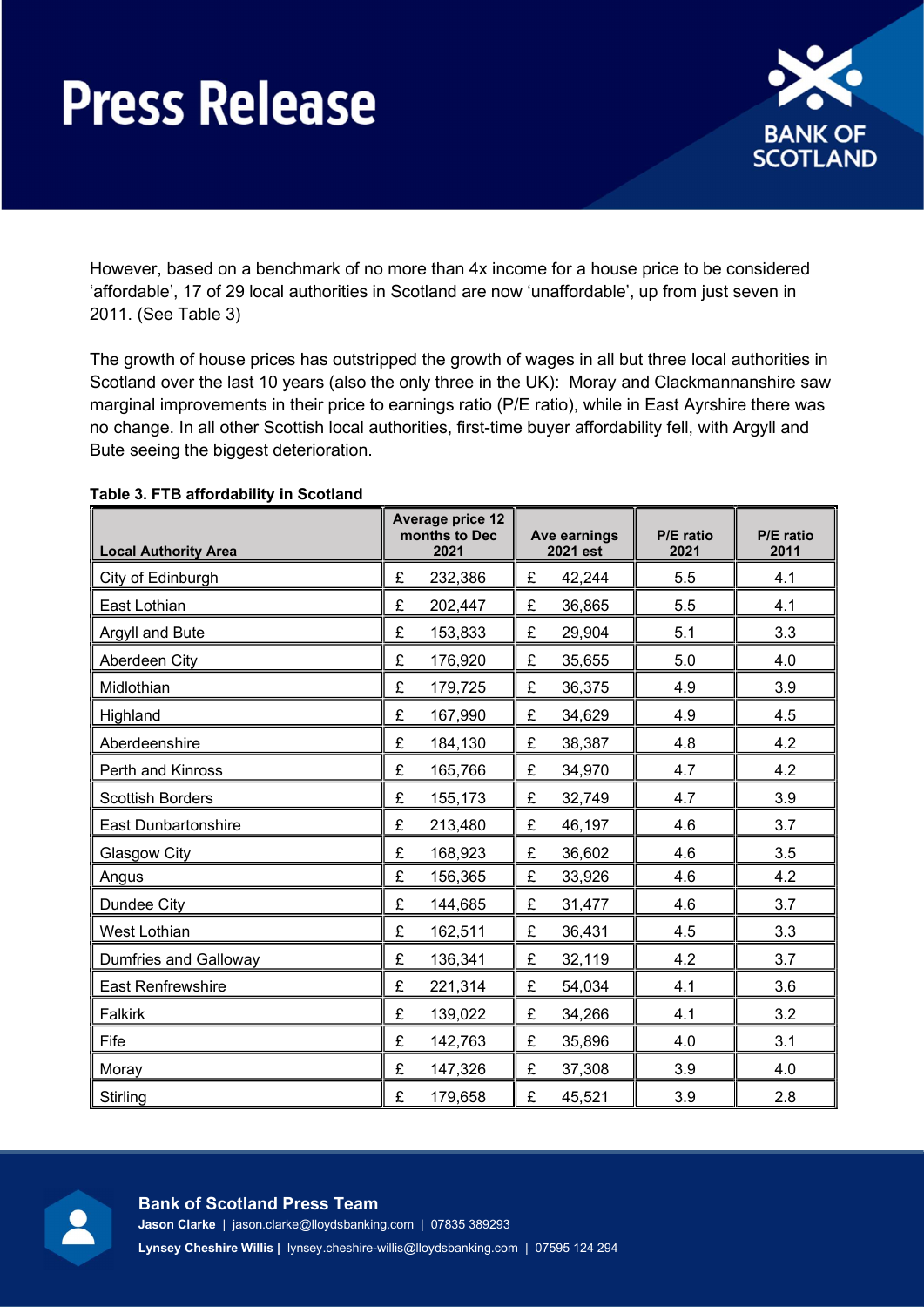

| South Ayrshire             |  | 137,748 | £ | 36,130 | 3.8 | 2.9 |
|----------------------------|--|---------|---|--------|-----|-----|
| South Lanarkshire          |  | 143,374 | £ | 37,793 | 3.8 | 3.2 |
| Inverclyde                 |  | 121,975 | £ | 33,862 | 3.6 | 3.0 |
| North Lanarkshire          |  | 126,034 | £ | 35,098 | 3.6 | 3.2 |
| Renfrewshire               |  | 133,379 | £ | 38,006 | 3.5 | 2.9 |
| North Ayrshire             |  | 119,064 | £ | 36,116 | 3.3 | 3.0 |
| East Ayrshire              |  | 113,551 | £ | 35,556 | 3.2 | 3.2 |
| <b>West Dunbartonshire</b> |  | 114,697 | £ | 36,107 | 3.2 | 3.1 |
| Clackmannanshire           |  | 108,317 | £ | 35,725 | 3.0 | 3.2 |

Graham Blair, Mortgages Director, Bank of Scotland, said: "2021 was a busy year for housing transactions in Scotland, and despite prices growing faster than wages, that surge of sales was seen not just in those moving home but also those getting their foot on the housing ladder.

"While working from home and the 'race for space' was key for many, particularly movers, it's clear that the Stamp Duty holiday increased the availability of first-rung homes as others moved up the ladder.

"Affordability for first-time buyers may be comparatively good in Scotland but it is falling, and fewer places than ever are seen as being within the reach of those getting on the housing ladder."

#### ENDS

#### Notes to editor DATA SOURCES:

This research is based on data from the BoS's own extensive housing statistics database, UK Finance statistics, and ONS data on average earnings.

'Regions' are based on Government Office Regions, with the exception of the numbers of first-time buyers, as UK Finance use Economics Planning Regions.

#### House Prices

The prices used in this research are simple arithmetic ('crude') averages for 12 months to December each year. These prices are not standardised and therefore can be affected by changes in the sample from period to period.

#### Average Earnings

Average earnings figures are from the ONS's "Annual Survey of Hours and Earnings" (ASHE) and refer to the means for full-time employees. At local authority district level, figures for the relevant local authority (residence based) are used in the majority of cases and inflated by the change in Weekly Average Earnings to Q4 2021. Where this has not been possible due to data unavailability, average earnings have been estimated using the change in weekly average earnings.



#### Bank of Scotland Press Team

Jason Clarke | jason.clarke@lloydsbanking.com | 07835 389293

Lynsey Cheshire Willis | lynsey.cheshire-willis@lloydsbanking.com | 07595 124 294